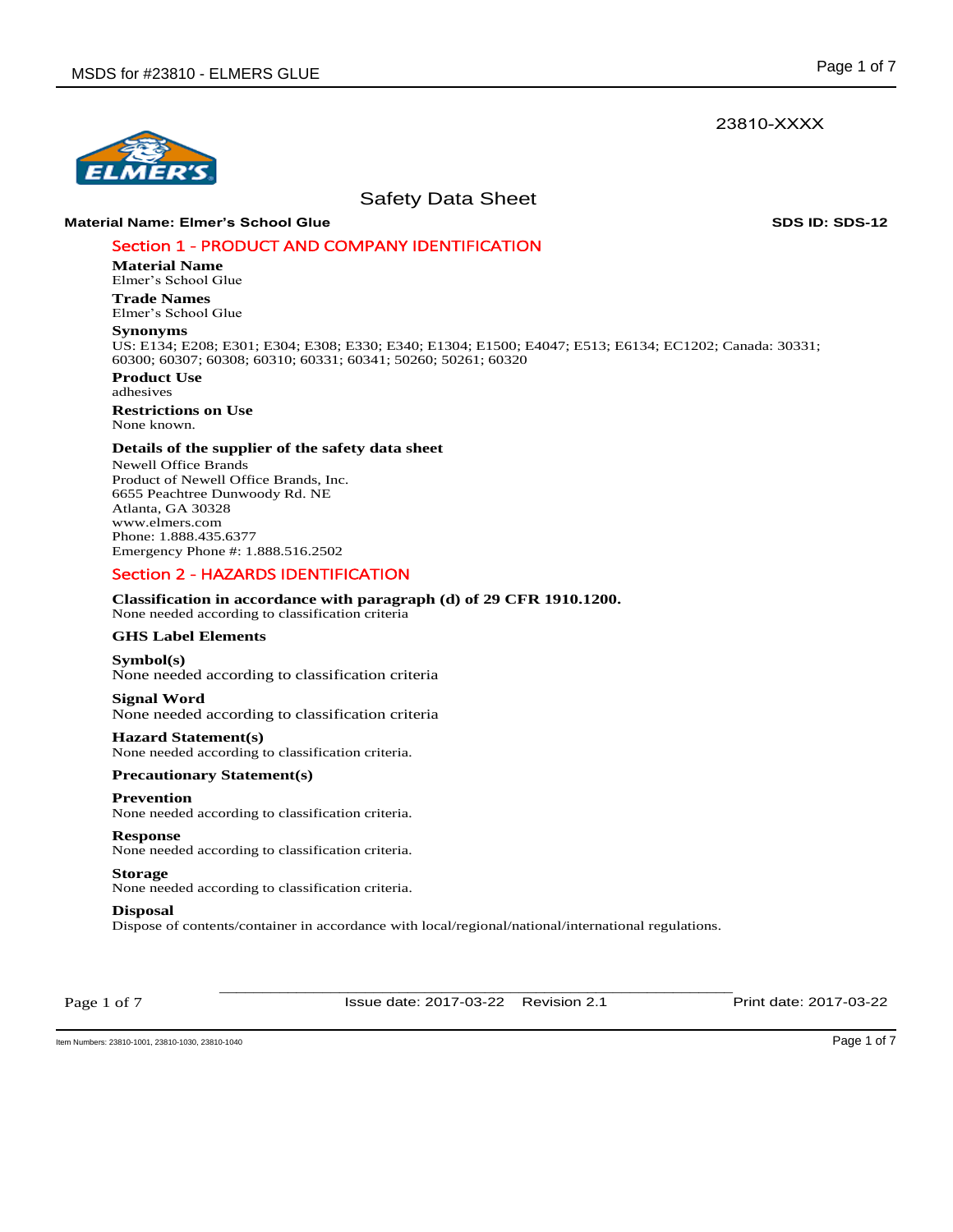## **Material Name: Elmer's School Glue SDS ID: SDS-12**

# Section 3 - COMPOSITION / INFORMATION ON INGREDIENTS

| د د د | <b>Component Name</b>   | Percent |  |  |
|-------|-------------------------|---------|--|--|
| NA    | Non-hazardous substance | 100     |  |  |

## Section 4 - FIRST AID MEASURES

## **Inhalation**

If adverse effects occur, remove to uncontaminated area. If discomfort persists, contact a physician.

## **Skin**

If on skin, wash immediately with plenty of soap and water. Get medical attention if irritation develops.

## **Eyes**

Remove contact lenses, if present and easy to do. IMMEDIATELY wash with large amounts of warm water, occasionally lifting upper and lower lids, until no evidence of chemical remains (at least 15-20 minutes). Get medical attention immediately.

## **Ingestion**

Rinse mouth thoroughly with water. Never give anything by mouth to an unconscious or convulsive person. Do NOT induce vomiting. Immediately call a POISON CENTER or doctor/physician.

## **Most Important Symptoms/Effects**

#### **Acute**

No information on significant adverse effects.

**Delayed**  No information on significant adverse effects.

# Section 5 - FIRE FIGHTING MEASURES

## **Extinguishing Media**

**Suitable Extinguishing Media** 

carbon dioxide, regular dry chemical, regular foam, water **Unsuitable Extinguishing Media**

None known.

# **Hazardous Combustion Products**

oxides of carbon

# **Advice for firefighters**

Slight fire hazard.

## **Fire Fighting Measures**

Move container from fire area if it can be done without risk. Avoid inhalation of material or combustion byproducts. Stay upwind and keep out of low areas.

## Section 6 - ACCIDENTAL RELEASE MEASURES

**Personal Precautions, Protective Equipment and Emergency Procedures** 

Wear personal protective clothing and equipment. See Section 8 for personal protection information.

## **Methods and Materials for Containment and Cleaning Up**

Stop leak if possible without personal risk. Absorb with earth, sand or other non-combustible material and transfer to container. Collect spilled material in appropriate container for disposal.

Page 2 of 7

\_\_\_\_\_\_\_\_\_\_\_\_\_\_\_\_\_\_\_\_\_\_\_\_\_\_\_\_\_\_\_\_\_\_\_\_\_\_\_\_\_\_\_\_\_\_\_\_\_\_\_\_\_\_\_\_\_\_\_\_ Issue date: 2017-03-22 Revision 2.1 Print date: 2017-03-22

Item Numbers: 23810-1001, 23810-1030, 23810-1040 Page 2 of 7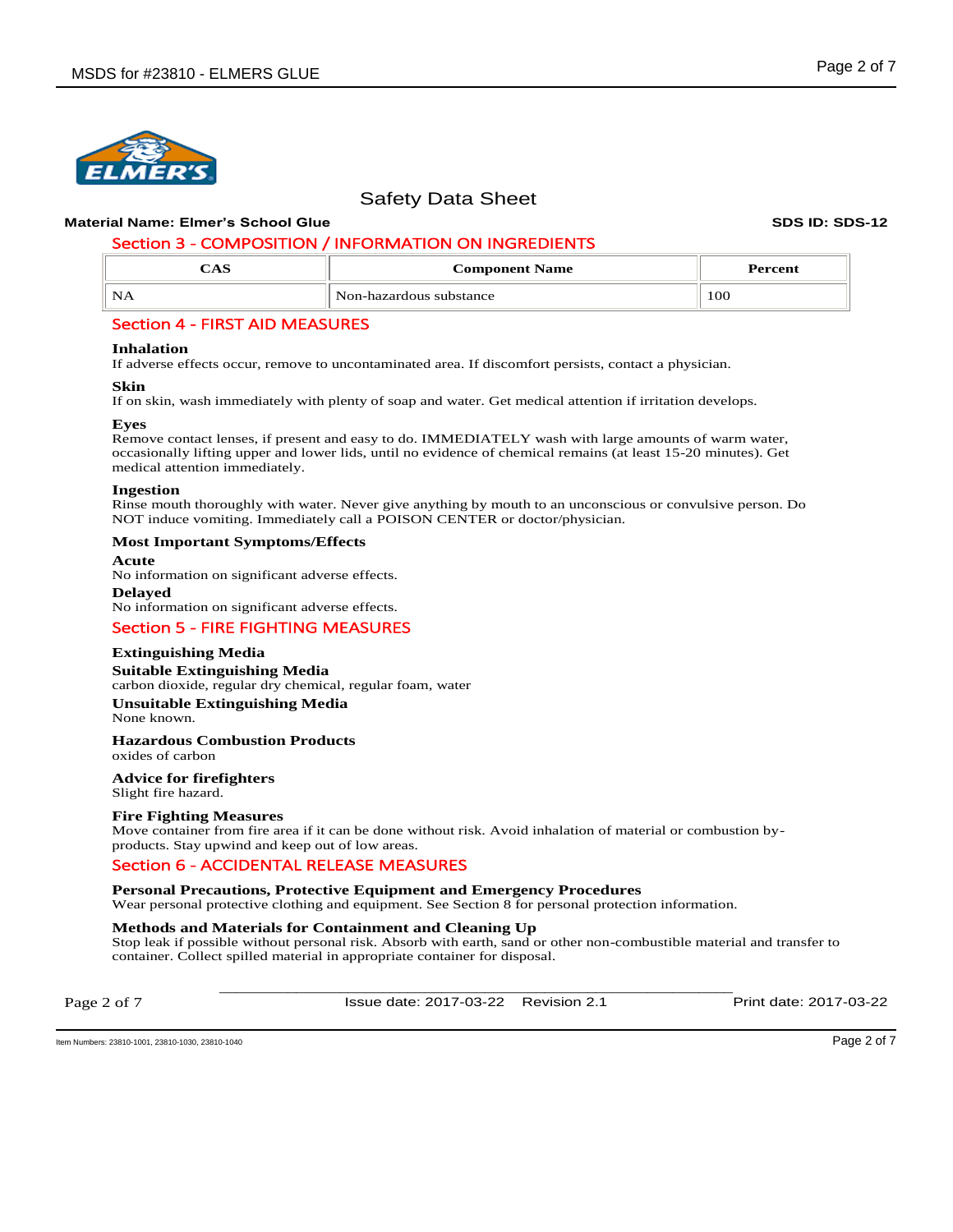

## **Material Name: Elmer's School Glue SDS ID: SDS-12**

## Section 7 - HANDLING AND STORAGE

#### **Precautions for Safe Handling**

Use only with adequate ventilation. Wash thoroughly after handling.

### **Conditions for Safe Storage, Including any Incompatibilities**

None needed according to classification criteria.

Store in accordance with all current regulations and standards. See original container for storage recommendations. Keep separated from incompatible substances.

#### **Incompatible Materials**

oxidizing materials.

## Section 8 - EXPOSURE CONTROLS / PERSONAL PROTECTION

#### **Component Exposure Limits**

The following constituents are the only constituents of the product which have a PEL, TLV or other recommended exposure limit. At this time, the other constituents have no known exposure limits.

## **ACGIH - Threshold Limit Values - Biological Exposure Indices (BEI)**

There are no biological limit values for any of this product's components.

#### **Engineering Controls**

Based on available information, additional ventilation is not required.

## **Individual Protection Measures, such as Personal Protective Equipment**

**Eye/face protection**  Eye protection not required under normal conditions.

# **Skin Protection**

Protective clothing is not required under normal conditions.

#### **Respiratory Protection**

No respirator is required under normal conditions of use.

#### **Glove Recommendations**

Protective gloves are not required under normal conditions.

## Section 9 - PHYSICAL AND CHEMICAL PROPERTIES

| Appearance                      | white liquid  | <b>Physical State</b>            | Liquid           |  |
|---------------------------------|---------------|----------------------------------|------------------|--|
| Odor                            | mild odor     | Color                            | white            |  |
| <b>Odor Threshold</b>           | Not available | pH                               | $4.5 - 5.5$      |  |
| <b>Melting Point</b>            | Not available | <b>Boiling Point</b>             | $100 \text{ °C}$ |  |
| <b>Boiling Point Range</b>      | Not available | <b>Freezing point</b>            | $0^{\circ}C$     |  |
| <b>Evaporation Rate</b>         | Not available | <b>Flammability</b> (solid, gas) | Not flammable    |  |
| <b>Autoignition Temperature</b> | Not available | <b>Flash Point</b>               | Not available    |  |
| <b>Lower Explosive Limit</b>    | Not available | <b>Decomposition temperature</b> | Not available    |  |
| <b>Upper Explosive Limit</b>    | Not available | <b>Vapor Pressure</b>            | Not available    |  |

Page 3 of 7

Issue date: 2017-03-22 Revision 2.1 Print date: 2017-03-22

\_\_\_\_\_\_\_\_\_\_\_\_\_\_\_\_\_\_\_\_\_\_\_\_\_\_\_\_\_\_\_\_\_\_\_\_\_\_\_\_\_\_\_\_\_\_\_\_\_\_\_\_\_\_\_\_\_\_\_\_

Item Numbers: 23810-1001, 23810-1030, 23810-1040 Page 3 of 7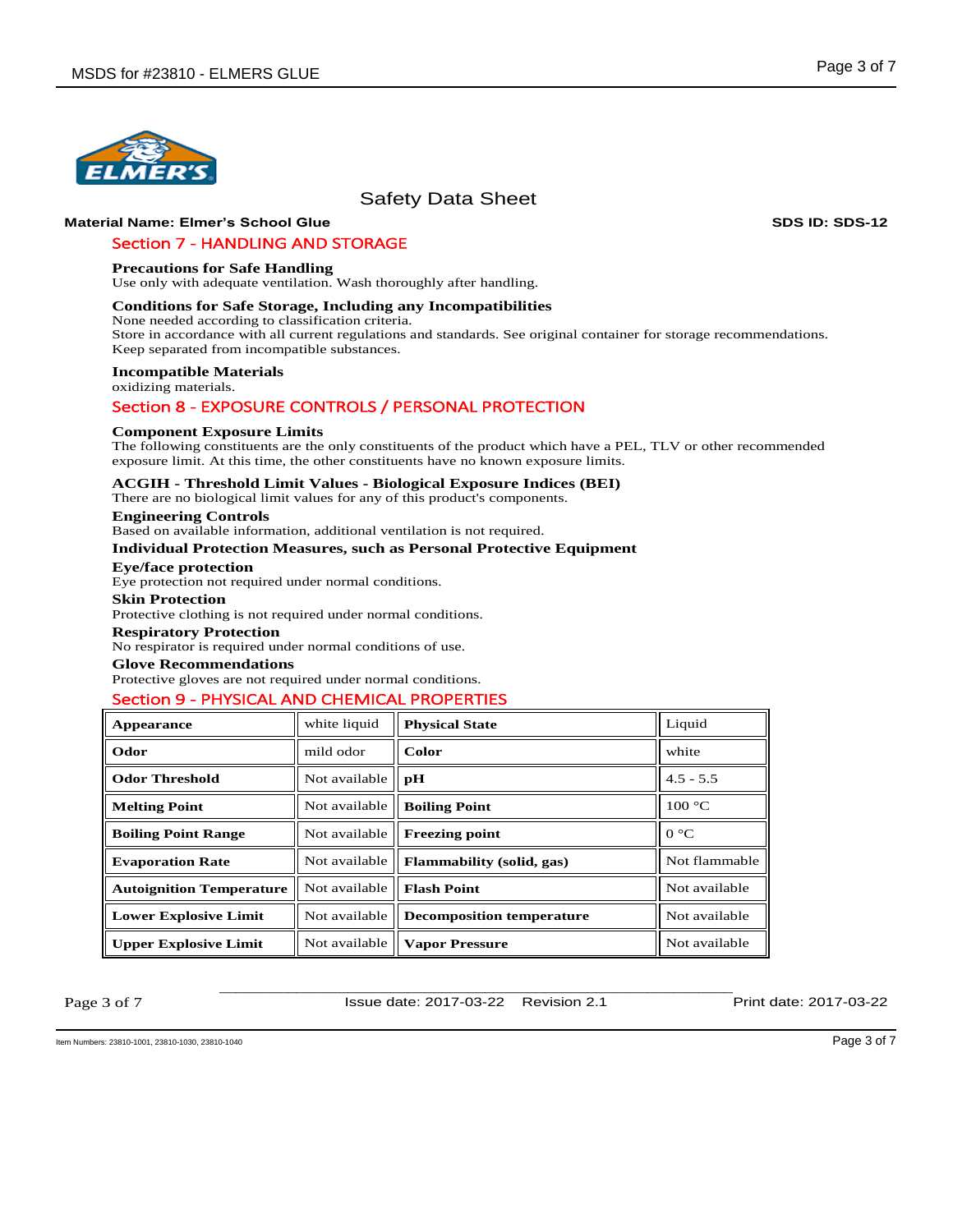

## **Material Name: Elmer's School Glue SDS ID: SDS-12**

| $\parallel$ Vapor Density (air=1) |                         | Not available $\parallel$ Specific Gravity (water=1) | $1.03 + - 0.01$  |  |
|-----------------------------------|-------------------------|------------------------------------------------------|------------------|--|
| <b>Water Solubility</b>           | miscible                | <b>Partition coefficient: n-octanol/water</b>        | ll Not available |  |
| <b>Viscosity</b>                  |                         | Not available   <b>Kinematic viscosity</b>           | Not available    |  |
| <b>Solubility (Other)</b>         | Not available   Density |                                                      | $8.6 + (-0.1)$   |  |
| <b>Physical Form</b>              | liquid                  | <b>Molecular Weight</b>                              | Not available    |  |

# Section 10 - STABILITY AND REACTIVITY

## **Reactivity**

No hazard expected.

**Chemical Stability** Stable at normal temperatures and pressure.

**Possibility of Hazardous Reactions**

Will not polymerize.

## **Conditions to Avoid**

Avoid heat, flames, sparks and other sources of ignition. Avoid contact with incompatible materials.

**Incompatible Materials** strong oxidizing materials.

## **Hazardous decomposition products**

**Combustion** oxides of carbon

# Section 11 - TOXICOLOGICAL INFORMATION

## **Information on Likely Routes of Exposure**

**Inhalation**  No information on significant adverse effects.

## **Skin Contact**

No information on significant adverse effects.

**Eye Contact**  No information on significant adverse effects.

**Ingestion** 

No information on significant adverse effects.

## **Acute and Chronic Toxicity**

**Component Analysis - LD50/LC50**  The components of this material have been reviewed in various sources and no selected endpoints have been identified.

## **Product Toxicity Data**

**Acute Toxicity Estimate**  No data available.

**Immediate Effects** 

Page 4 of 7

\_\_\_\_\_\_\_\_\_\_\_\_\_\_\_\_\_\_\_\_\_\_\_\_\_\_\_\_\_\_\_\_\_\_\_\_\_\_\_\_\_\_\_\_\_\_\_\_\_\_\_\_\_\_\_\_\_\_\_\_ Issue date: 2017-03-22 Revision 2.1 Print date: 2017-03-22

Item Numbers: 23810-1001, 23810-1030, 23810-1040 Page 4 of 7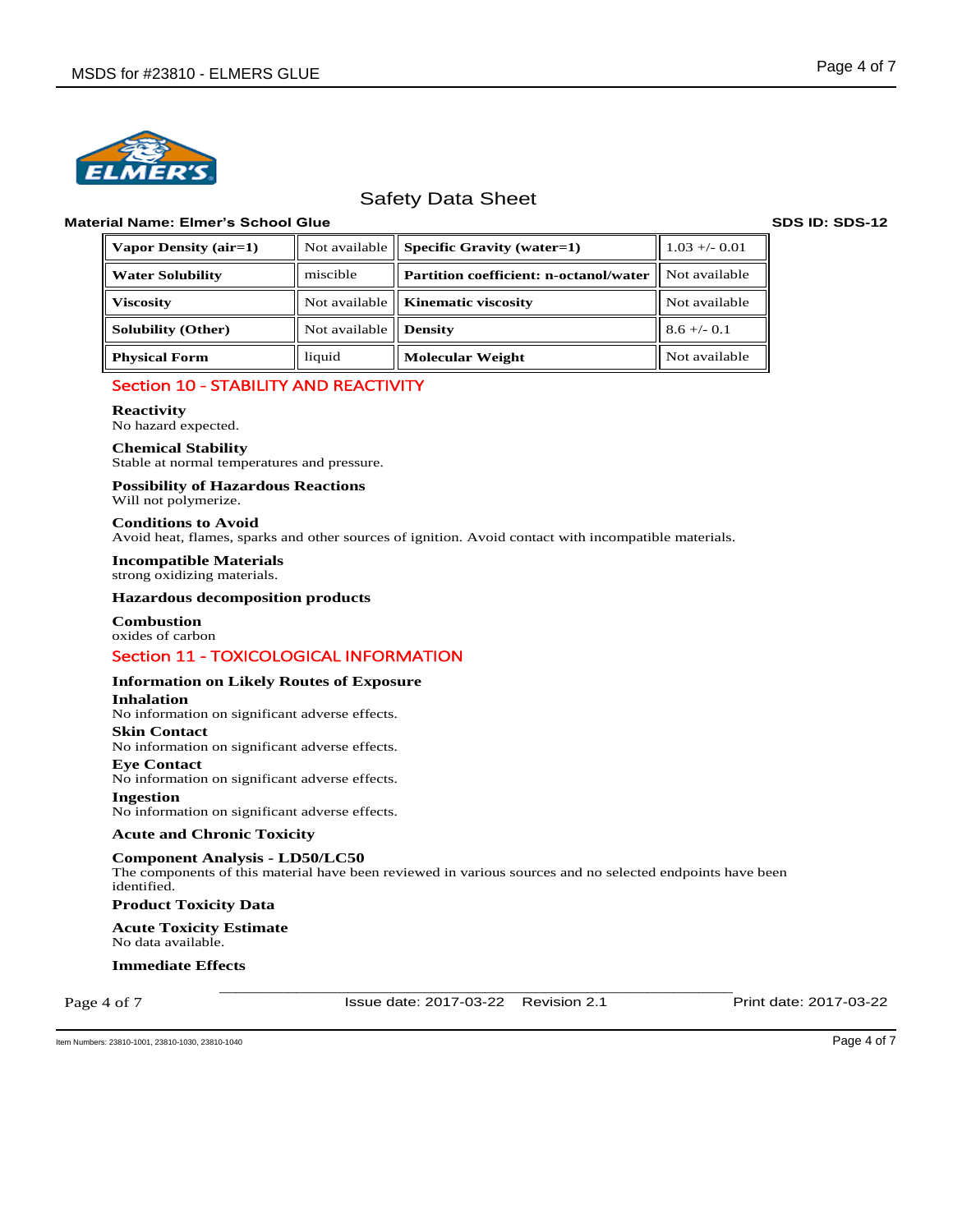

**Material Name: Elmer's School Glue SDS ID: SDS-12**

No information on significant adverse effects.

**Delayed Effects**  No information on significant adverse effects.

**Irritation/Corrosivity Data**  No information on significant adverse effects.

**Respiratory Sensitization**  No information available for the product.

**Dermal Sensitization**  No information available for the product.

**Component Carcinogenicity**  None of this product's components are listed by ACGIH, IARC, NTP, DFG or OSHA

**Germ Cell Mutagenicity**  No information available for the product.

**Tumorigenic Data**  No data available

**Reproductive Toxicity**  No information available for the product.

**Specific Target Organ Toxicity - Single Exposure**  No target organs identified.

**Specific Target Organ Toxicity - Repeated Exposure**  No target organs identified.

**Aspiration hazard**  No data available.

**Medical Conditions Aggravated by Exposure** No data available.

# Section 12 - ECOLOGICAL INFORMATION

**Component Analysis - Aquatic Toxicity** No LOLI ecotoxicity data are available for this product's components.

**Persistence and Degradability**  No information available for the product.

**Bioaccumulative Potential**  No information available for the product.

**Biodegradation**  No information available for the product.

Section 13 - DISPOSAL CONSIDERATIONS

**Disposal Methods**

Dispose in accordance with all applicable regulations.

**Component Waste Numbers** 

The U.S. EPA has not published waste numbers for this product's components.

Page 5 of 7

\_\_\_\_\_\_\_\_\_\_\_\_\_\_\_\_\_\_\_\_\_\_\_\_\_\_\_\_\_\_\_\_\_\_\_\_\_\_\_\_\_\_\_\_\_\_\_\_\_\_\_\_\_\_\_\_\_\_\_\_ Issue date: 2017-03-22 Revision 2.1 Print date: 2017-03-22

Item Numbers: 23810-1001, 23810-1030, 23810-1040 Page 5 of 7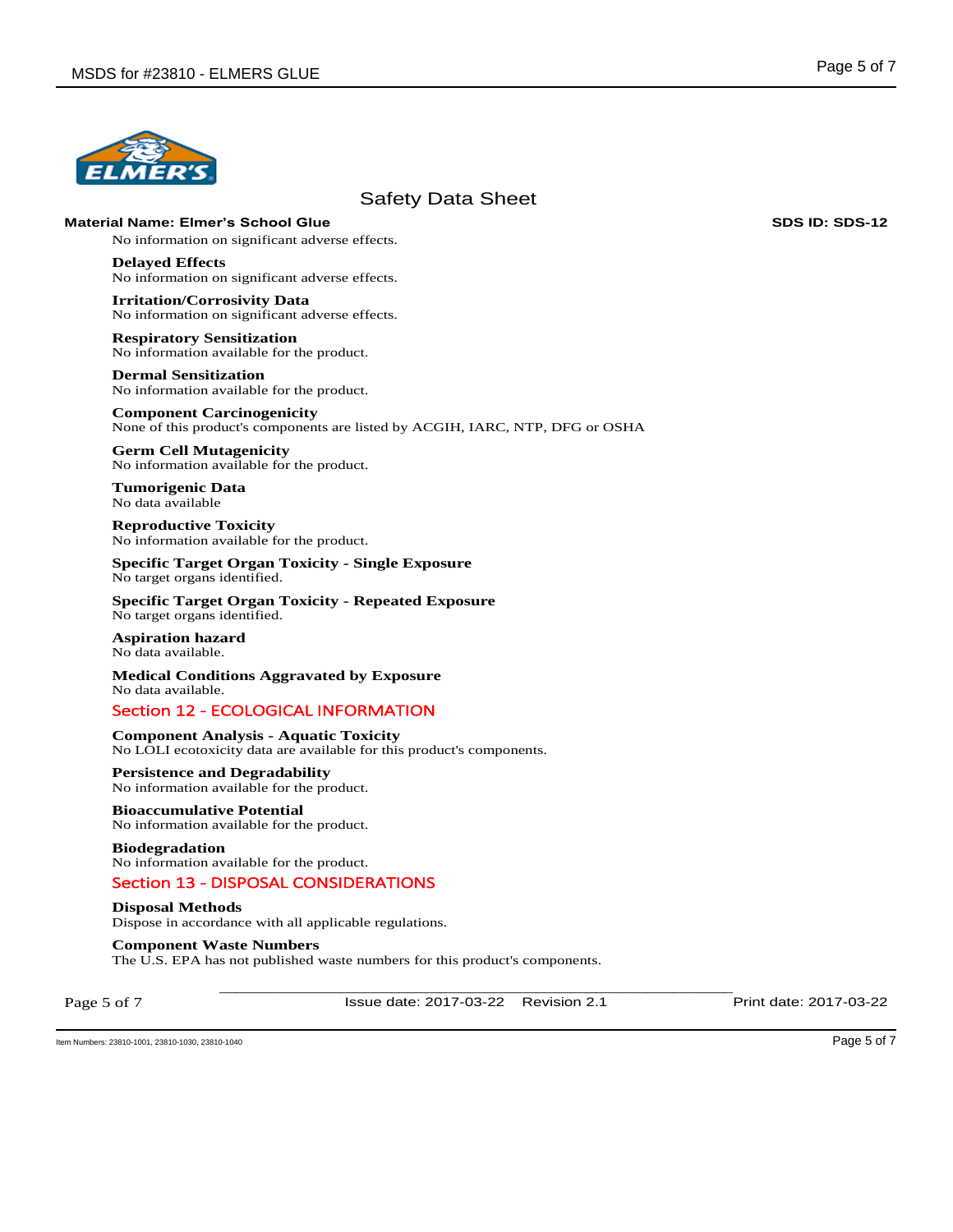

## **Material Name: Elmer's School Glue SDS ID: SDS-12**

# Section 14 - TRANSPORT INFORMATION

**US DOT Information: UN/NA #:** Not regulated.

**TDG Information: UN#:** Not regulated.

## **International Bulk Chemical Code**

This material does not contain any chemicals required by the IBC Code to be identified as dangerous chemicals in bulk.

## Section 15 - REGULATORY INFORMATION

#### **U.S. Federal Regulations**

None of this products components are listed under SARA Sections 302/304 (40 CFR 355 Appendix A), SARA Section 313 (40 CFR 372.65), CERCLA (40 CFR 302.4), TSCA 12(b), or require an OSHA process safety plan.

#### **SARA Section 311/312 (40 CFR 370 Subparts B and C) 2016 reporting categories Acute Health:** No **Chronic Health:** No **Fire:** No **Pressure:** No **Reactivity:** No

**SARA Section 311/312 (40 CFR 370 Subparts B and C) 2017 reporting categories**  No hazard categories applicable.

#### **U.S. State Regulations**

None of this product's components are listed on the state lists from CA, MA, MN, NJ or PA

## **Not listed under California Proposition 65**

## **Canada Regulations**

## **Canadian WHMIS Ingredient Disclosure List (IDL)**

The components of this product are either not listed on the IDL or are present below the threshold limit listed on the IDL.

#### **WHMIS Classification**

Not a Controlled Product under Canada's Workplace Hazardous Material Information System

## **Component Analysis - Inventory**

## **Non-hazardous substance (NA)**

|  |                                  | US $\ $ CA $\ $ EU $\ $ AU $\ $ PH $\ $ $_{\text{ENCS}}^{3r}$ $\ $ $\cdots$ | JP -<br>$\parallel$ ISHL | $\blacksquare$ Annex 1 | Annex 2 | $\parallel$ KR KECI - $\parallel$ KR KECI - $\parallel$ REACH<br><b>CCA</b> |                 | $\ $ CN $\ $ NZ $\ $ MX $\ $ TW $\ $ |                |
|--|----------------------------------|-----------------------------------------------------------------------------|--------------------------|------------------------|---------|-----------------------------------------------------------------------------|-----------------|--------------------------------------|----------------|
|  | No    No    No    No    No    No |                                                                             | - No                     | l No                   | No      | l No                                                                        | ll Noll Noll No |                                      | $\parallel$ No |

## **U.S. Inventory (TSCA)**

All the components of this substance are listed on or are exempt from the inventory.

## Section 16 - OTHER INFORMATION

#### **NFPA Ratings**

Health: 1 Fire: 1 Reactivity: 0 Hazard Scale:  $0 =$  Minimal  $1 =$  Slight  $2 =$  Moderate  $3 =$  Serious  $4 =$  Severe

# **Summary of Changes**

Updated SDS 1/24/2017

Page 6 of 7

Issue date: 2017-03-22 Revision 2.1 Print date: 2017-03-22

\_\_\_\_\_\_\_\_\_\_\_\_\_\_\_\_\_\_\_\_\_\_\_\_\_\_\_\_\_\_\_\_\_\_\_\_\_\_\_\_\_\_\_\_\_\_\_\_\_\_\_\_\_\_\_\_\_\_\_\_

Item Numbers: 23810-1001, 23810-1030, 23810-1040 Page 6 of 7